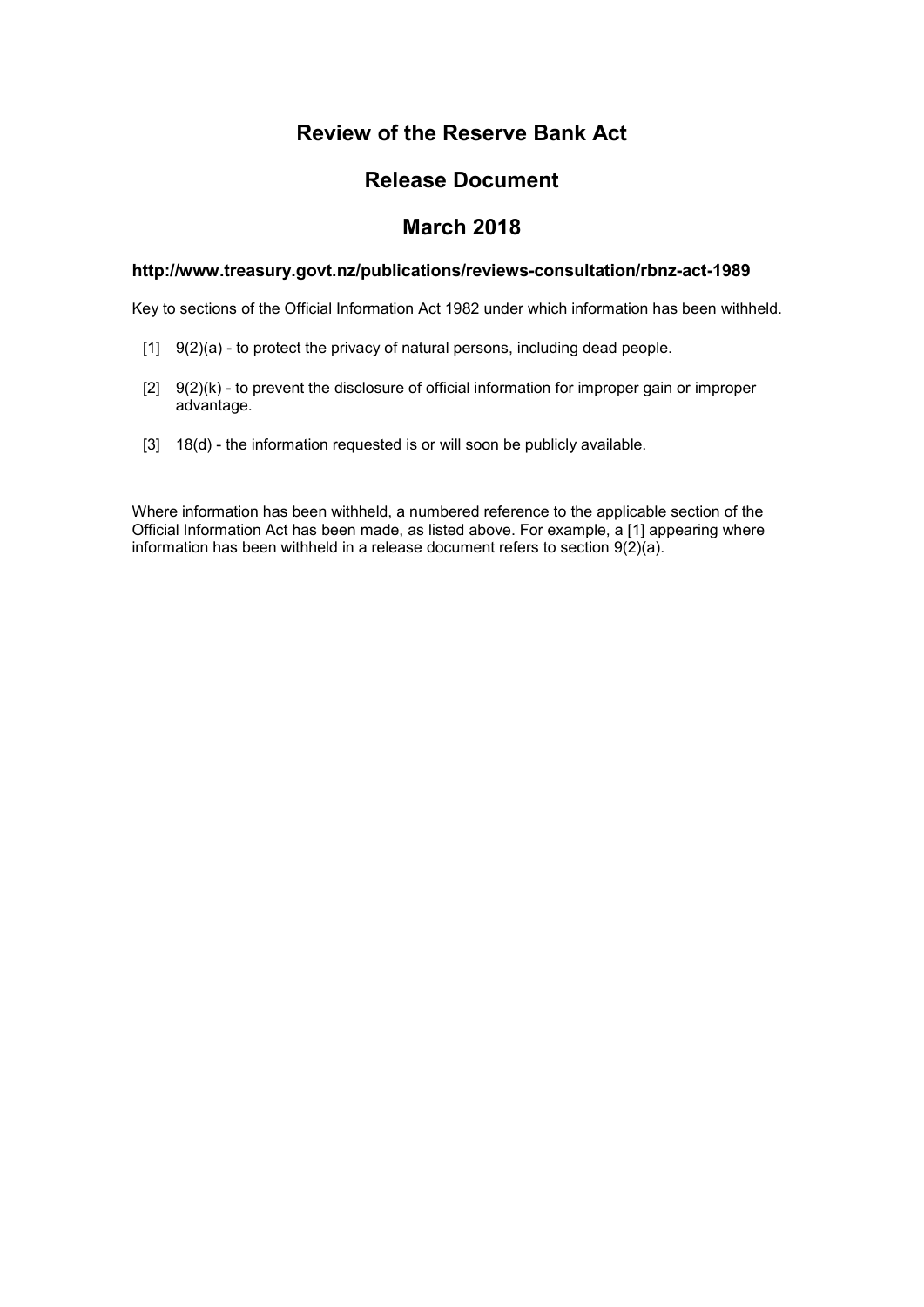

# **Treasury Report:** Summary of Stakeholder Engagement on Phase 1 of the Review of the Reserve Bank Act

| Date: | 22 February 2018 | <b>Report No:</b> | T2018/291  |
|-------|------------------|-------------------|------------|
|       |                  | File Number:      | $MC-1-7-5$ |

## **Action Sought**

|                                              | <b>Action Sought</b>                                                                                         | <b>Deadline</b>  |
|----------------------------------------------|--------------------------------------------------------------------------------------------------------------|------------------|
| Minister of Finance<br>(Hon Grant Robertson) | Note the summary of stakeholders'<br>views on Phase 1 of the Review of<br><sup>∣</sup> the Reserve Bank Act_ | 27 February 2018 |

## **Contact for Telephone Discussion** (if required)

| <b>Name</b>  | <b>Position</b>       | <b>Telephone</b> |      |          | <b>1st Contact</b> |
|--------------|-----------------------|------------------|------|----------|--------------------|
| Ralph Hall   | <b>Senior Analyst</b> | $[1][2]$         | (wk) | N/A      |                    |
|              |                       |                  |      | (mob)    |                    |
| Renee Philip | Manager               | $[1][2]$         | (wk) | $[1][2]$ |                    |
|              |                       |                  |      | (mob)    |                    |

# **Actions for the Minister's Office Staff** (if required)

**Return** the signed report to Treasury.

Note any feedback on the quality of the report



**Enclosure**: No

Treasury:3920269v1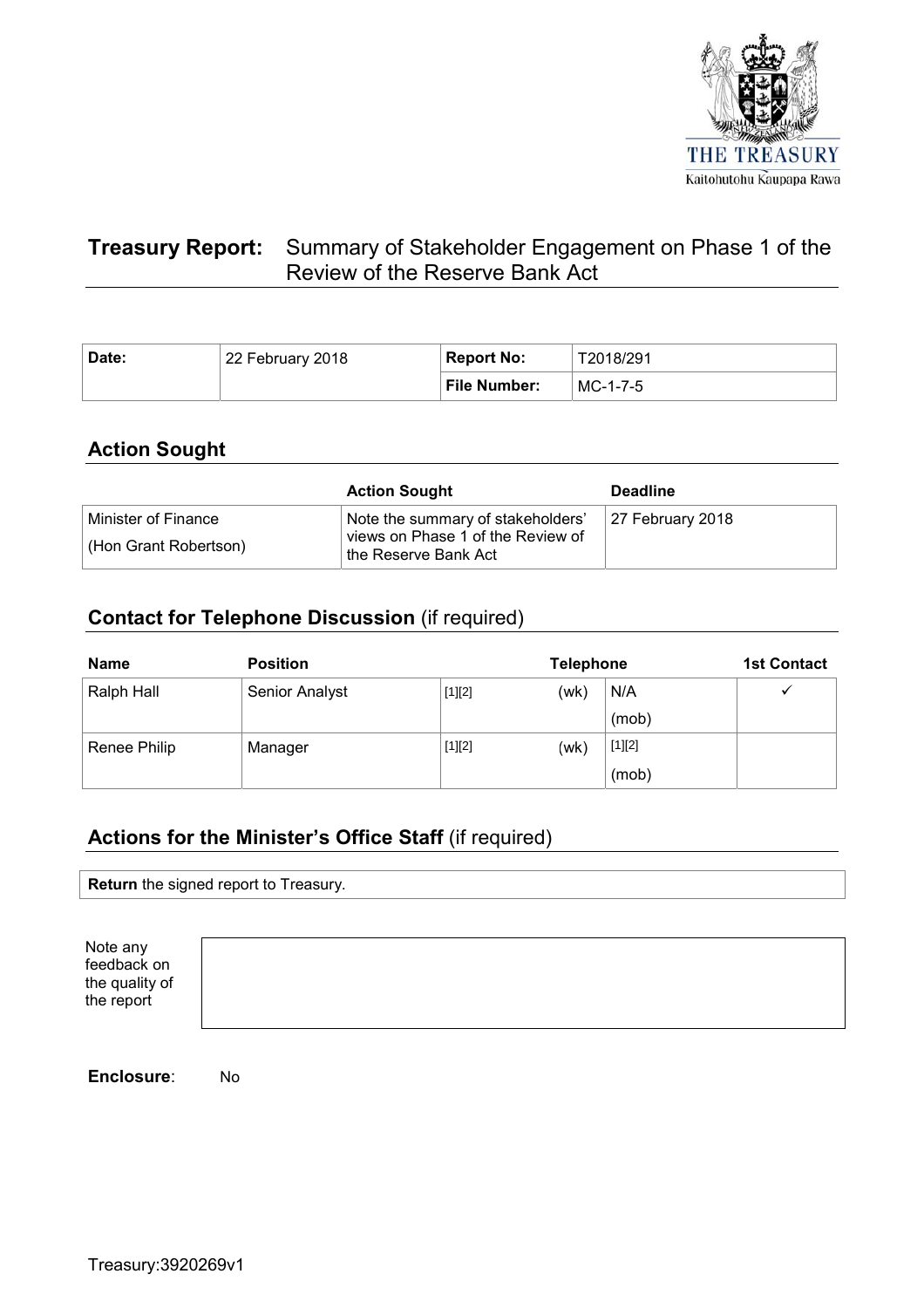## **Treasury Report:** Summary of Stakeholder Engagement on Phase 1 of the Review of the Reserve Bank Act

### Purpose of Report

- 1. This report provides you with a summary of the views emerging from stakeholder engagement on Phase 1 of the Review of the Reserve Bank of New Zealand Act 1989 (the Review). The summary is largely based on stakeholder meetings hosted by the Treasury that were held under "Chatham House Rules". The summary is therefore done thematically in this report, with no views attributed to any individual or institution.
- 2. Four written submissions were received on Phase 1: Ganesh Nana, Michael Reddell, Geof Mortlock, and Federated Farmers of New Zealand. These submissions are incorporated into this summary.
- 3. The report is intended to help you in making policy decisions on Phase 1 of the Review. Stakeholders' views on the list of issues for Phase 2 of the Review will be provided in a separate report at the time that policy recommendations are being made.

### Stakeholders' Views on Adding Employment as a Monetary Policy Objective

- 4. A list of the people whose views are summarised in this report is in the Appendix. This includes a mix of bank, academic and think tank economists, along with people from sector representative organisations such as the Council of Trade Unions.
- 5. There was broad agreement amongst stakeholders that inflation is not an end in itself. Instead it is an intermediate target for supporting macroeconomic stability, and ultimately wellbeing and higher living standards. A number of stakeholders said that this should be better communicated and potentially reflected in the Act as part of the purpose of the Reserve Bank.
- 6. The major areas of discussion and some disagreement were:
	- a whether there was anything wrong with the current Act and the Policy Targets Agreement (PTA), and
	- b how best to frame an employment objective if it is to be added.

#### *Problem definition*

- 7. A number of stakeholders argued that there has been no clear problem definition to justify that something was wrong with the Bank's existing objectives. There was a request for Treasury and the Reserve Bank to build an analytical evidence base to underpin the proposal to include an employment objective. These stakeholders argued that if there was not an evidence base justifying the change, then that lack of evidence should be made clear to the Government.
- 8. Others argued that adding an employment objective to the Act would be a useful way to recognise the broader impact monetary policy has on the real economy and that it could, if the objective was framed correctly, help convey the role monetary policy can (and cannot) play in supporting the economy. Some stakeholders went further and suggested that inflation has been given too much weight, and that adding an employment objective was an important first step in having greater balance in decisionmaking.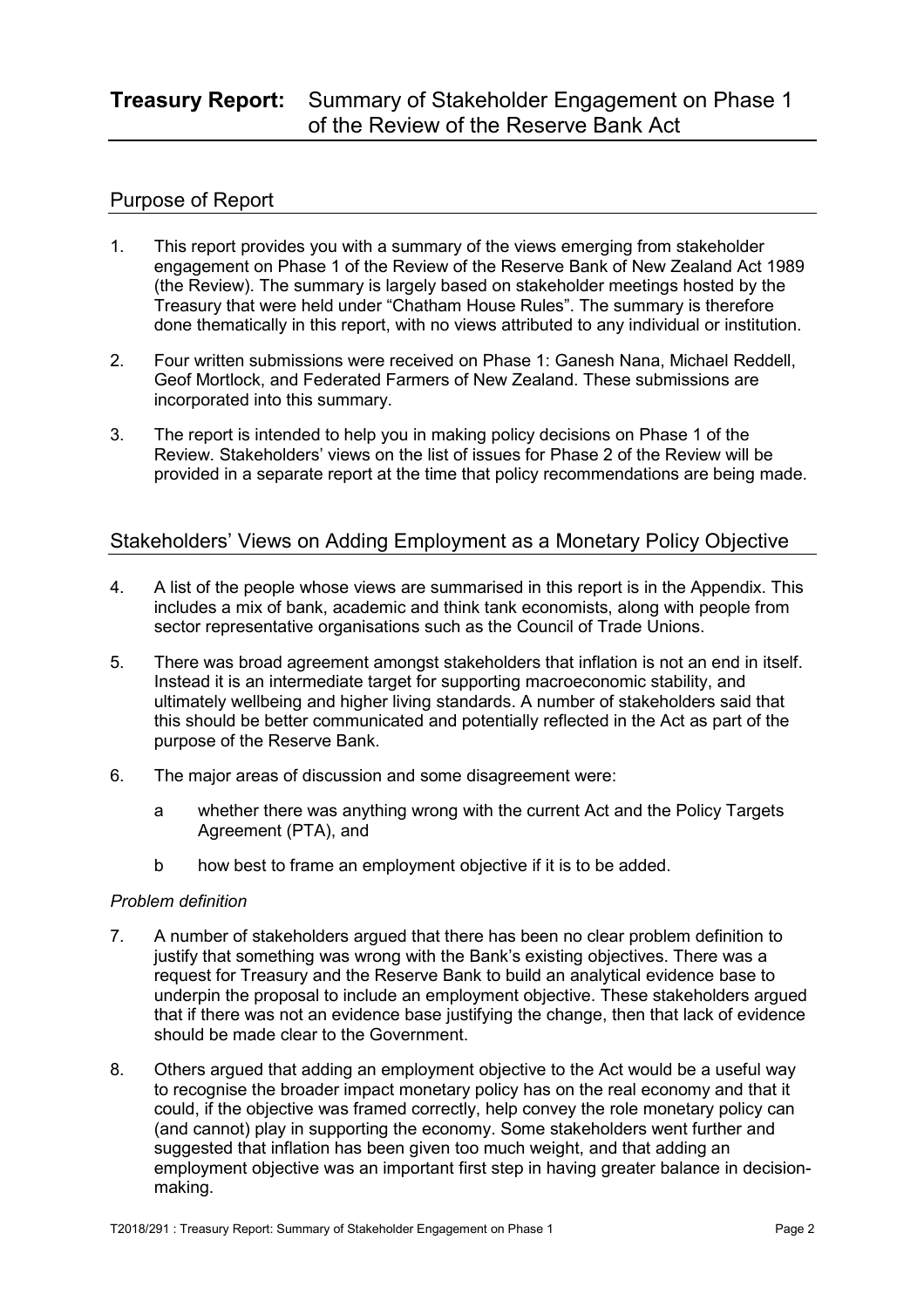#### *How best to incorporate an economic objective – dual mandate or secondary objective?*

- 9. Many argued that if an employment objective was added to the Act it should be a secondary objective to price stability. There was a strong push that the Reserve Bank's current settings were broadly working and a feeling of "if it's not broken, don't fix it". A number of stakeholders argued that the consensus view of economists and academics was that monetary policy had little or no influence over employment outcomes in the long run. For these stakeholders, including employment as anything other than a secondary objective would not properly reflect the limits to the Reserve Bank's ability to influence employment levels.
- 10. Many of these stakeholders were concerned that a dual mandate would raise businesses' and people's inflation expectations, which in turn could take New Zealand back to a period of higher inflation. Some of these stakeholders raised the point that even with just a focus on price stability, the Reserve Bank only had limited power in the modern age of globalisation to control inflation. The longevity of any dual mandate was also questioned, as it was considered that a different Government could change it back.
- 11. A minority of stakeholders argued that monetary policy did have wider effects on the real economy – noting that the Volcker recession in the United States in the 1980s was a clear case of an aggressive monetary policy tightening having real effects. Others also noted that monetary policy directly affects the exchange rate, which if too high, can undermine New Zealand's export capacity and weigh on employment. These stakeholders wanted to see a tangible change in the Reserve Bank's focus, which a dual mandate would help deliver.

#### *Views on exact wording to use in employment objective*

- 12. There was broad agreement that the Bank should not be given a numerical employment target, given uncertainty over estimates of full employment and for fear of damaging the Bank's credibility when the policy trade-off (between inflation and employment) meant that both targets couldn't be hit simultaneously. Some stakeholders went further, suggesting that the Act should be kept very broad to enable maximum flexibility in the future. Some went further still, arguing that the Act should be left unchanged and any secondary employment objectives should feature in the PTA only.
- 13. Most stakeholders agreed that monetary policy was only one driver of employment outcomes (given the important role of structural factors and other government policies), so it was important not to over-promise on what monetary policy could achieve. The majority of stakeholders agreed that any employment objective should not be aimed at boosting the level of employment per se, but should be framed around the concept of minimising fluctuations around a "sustainable" trend. If the objective did not reference "sustainable employment", there is a danger that monetary policy may be encouraged to boost employment above this level, which would generate inflationary pressure and risk price stability.
- 14. Several stakeholders also had a preference for using the term "full employment", or "the non-accelerating inflation rate of unemployment (NAIRU)" rather than "maximising employment", as these are better-defined economic concepts. A few stakeholders also queried whether the employment objective should be expressed in terms of "minimising unemployment" rather than supporting employment.
- 15. One stakeholder recommended that the Bank should be required to regularly report on on its estimates of the long-run sustainable rate of unemployment. This stakeholder considered that it would help focus the Reserve Bank, and create better accountability and transparency.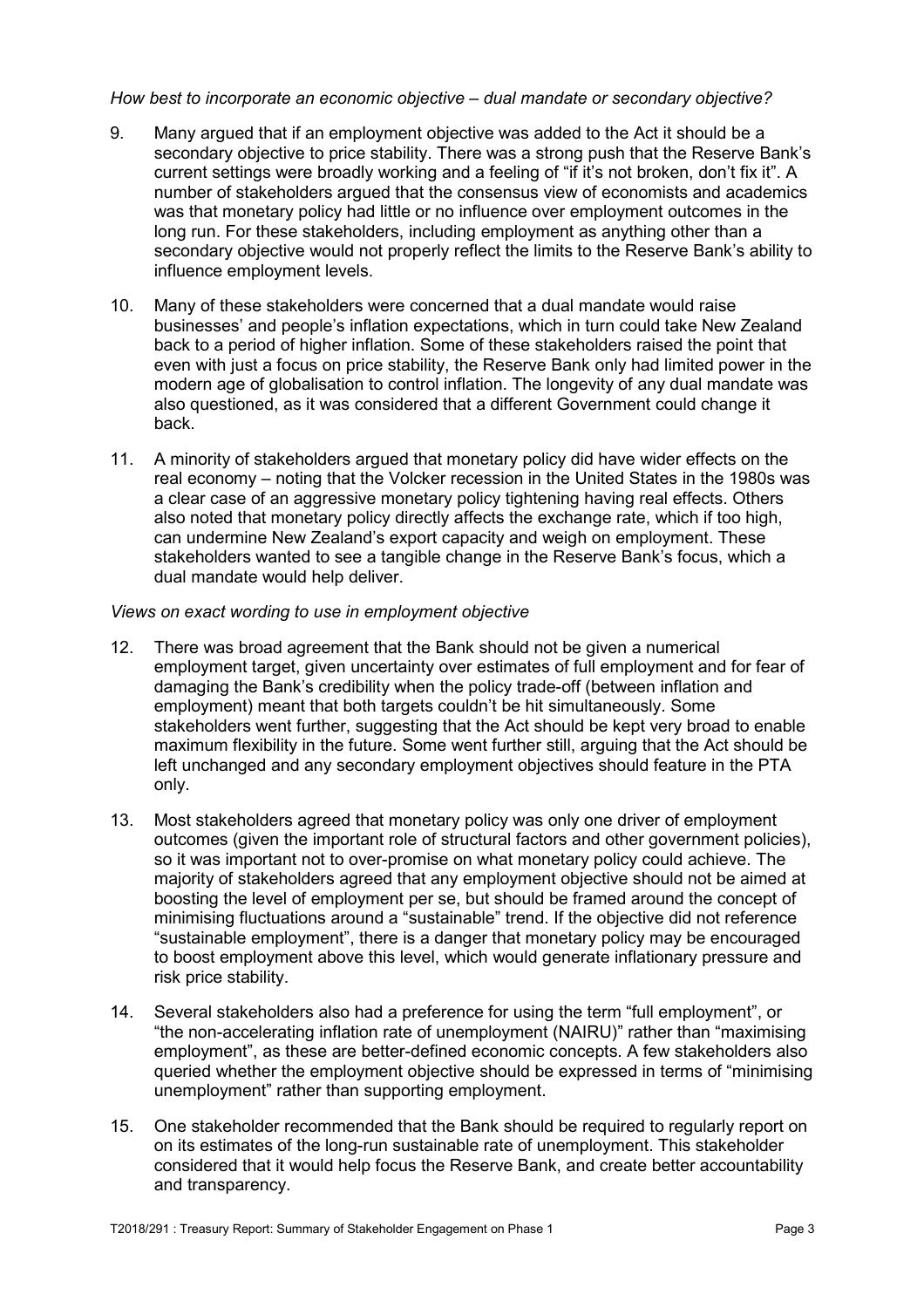16. Issues were also raised about the status of the PTA and whether it would still be fit for purpose under the second main change in Phase 1: formalising a committee structure for monetary policy decision-making.

### Stakeholders' Views on Formalising a Monetary Policy Committee

- 17. The majority of stakeholders were comfortable with or supported the idea of formalising a Monetary Policy Committee (MPC) as the decision-making body for monetary policy, rather than sole responsibility sitting with the Governor of the Reserve Bank. This was because the diversity of views in a committee can lead to better decision-making, and because there is an opportunity for trade-offs to be more transparent.
- 18. There was broad agreement on some of the details of the committee structure, while other areas were more contested.

#### *Size and make-up of MPC*

- 19. Most stakeholders recommended a committee of 5 or 7 members with a majority of internal members (with a minority of stakeholders arguing that there should only be internals). The main reasons given for not favouring a majority of externals were the following concerns:
	- a externals would likely not have the same level of technical expertise as held by full-time, internal Reserve Bank staff,
	- b internals could be overruled and the Reserve Bank would then need to implement a decision they didn't agree with,
	- c non-conflicted and qualified externals would be difficult to find, and
	- d the committee could be more easily politicised if the Minister of Finance had a big role in the appointment of externals and externals were in the majority.
- 20. A minority of stakeholders favoured externals being a majority on the MPC. Some of the arguments in support of this approach were:
	- a if the internals are unable to convince at least one external of the merits of their view then that is reasonable grounds to question the strength of the internals' argument,
	- b that a majority of internals could "neuter" the external members by block voting making the whole point of externals redundant, and
	- c it could be difficult to get new externals onto the committee if it was seen as being run by the Reserve Bank and not being a substantive position.

#### *Role and resources available to externals*

21. Questions were raised about whether the externals would be full-time or part-time, and the sorts of resources that would be available to them. The majority of stakeholders agreed that externals should be part-time, and most recommended that externals should be non-conflicted, independent experts and should not represent sector interests (such as business or unions). Several stakeholders noted that the pool of potential candidates with specific monetary policy expertise that were free from conflict was likely to be small, so the criteria for selection should be broadened to include individuals who had sound judgement and broader expertise in governance roles or business backgrounds.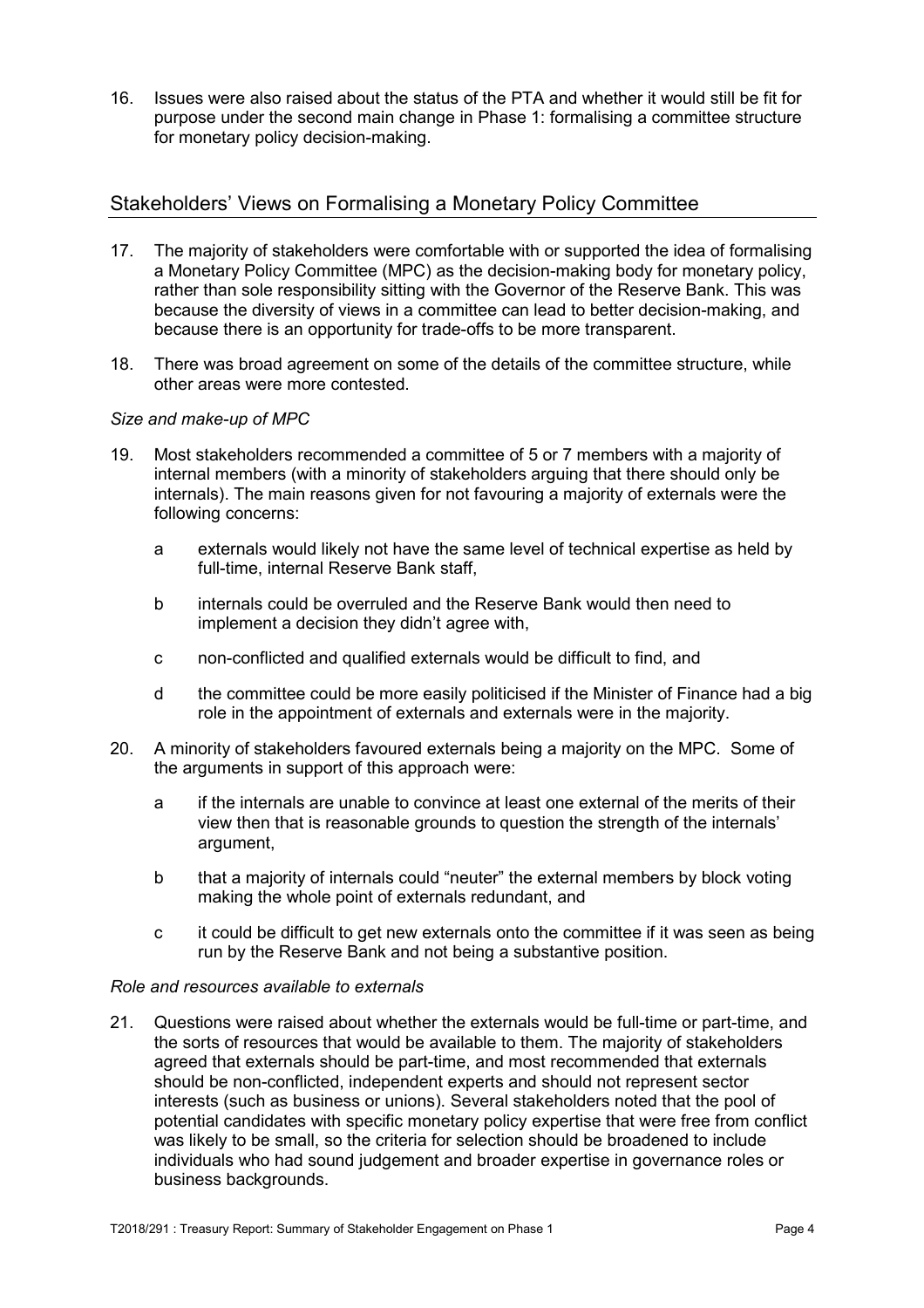22. There was some debate over how external MPC members should be resourced, but without a clear consensus. Several stakeholders noted that external MPC members should be sufficiently resourced so that they are in a position to ask difficult questions and challenge. One stakeholder suggested that resourcing for externals could be achieved by a specific process where the MPC can collectively commission work from Bank staff, or external MPC members could be given a separate budget to commission research from outside the Bank.

#### *Treasury representation on the MPC*

23. Having a Treasury representative on the MPC was not discussed extensively. The small number of stakeholders that did express an opinion argued that a Treasury representative should not have a vote on the MPC, but were more relaxed about having a Treasury representative as an observer.

#### *Term-lengths and appointment process*

- 24. Most stakeholders focused on the terms of appointment for externals, and recommended a length of appointment in the 3 to 5 year range (so that terms are at least as long as the lags of monetary policy) with a limit of one reappointment each. There was a consensus that these appointments should be staggered so that individual members left periodically rather than terms ending at the same time.
- 25. The majority of stakeholders supported maintaining the "double veto" system of appointment that is currently used for the Reserve Bank Governor. Most stakeholders argued that the Governor should have a role in appointments, with sign-off by the Board or Minister. This was out of concern that Ministerial appointments could undermine the independence of the Reserve Bank on monetary policy. A minority of stakeholders considered that the Minister should make appointments (with the Board only being consulted), as members of the MPC had significant statutory power and should either be elected themselves or appointed by those who are themselves elected.

#### *Communications and accountability*

- 26. There were mixed views on whether minutes of monetary policy decisions should be published. A number of market-oriented stakeholders supported the MPC publishing high-level minutes and the results of any vote that takes place soon after a decision has been made (one stakeholder suggested a 1 month lag before votes are made public). The primary motivation was to be more transparent to the public, including the key uncertainties, risks, and judgements that influenced the Bank's forecasts. Other stakeholders were more critical of minutes, arguing that they would not add much additional information and could risk generating noise among "market watchers", which would detract from the debate. No one supported publishing full transcripts of monetary policy meetings for fear of stymieing discussion.
- 27. There was also a range of views on whether MPC members should set out their different views publicly through speeches, academic papers, and other avenues. A number of stakeholders thought that this could be destabilising and would lead to an unhealthy focus by market watchers on the minutiae of individual MPC members' public comments. Other stakeholders disagreed and thought that public statements by members would be important in promoting transparency and accountability, and that it worked well in the United States and the United Kingdom.
- 28. There was broad agreement that the switch to a MPC model would mean the Governor was no longer solely accountable for monetary policy decisions, and that the group as a whole should be held to account. However, there were mixed views over what the new accountability model should look like. Some argued that an official body (such as a Macro Stability Council) should be responsible for holding the MPC to account for their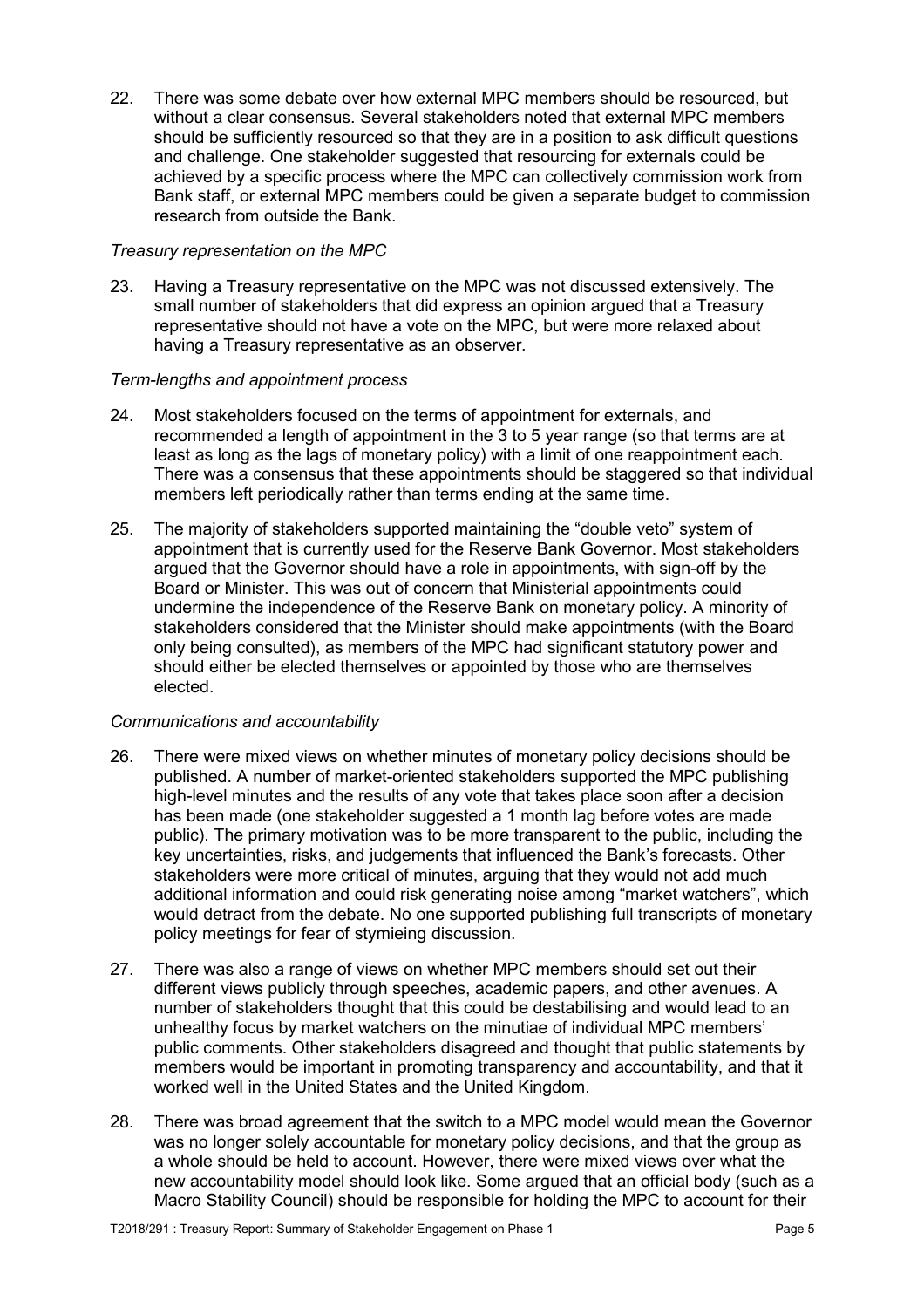decisions, arguing that the Board's existing monitoring role would be insufficient. Others noted that the role of the Board would have to evolve in light of the changes, but would still be well-placed to perform its monitoring function.

#### *Role of the Reserve Bank Board*

29. Most stakeholders agreed that the role of the Board would need to be adjusted. The importance of accountability of the MPC was also discussed in this context. One stakeholder noted that the Board would have to develop a method for assessing whether the MPC had met its employment objective – just as it had when "avoiding unnecessary instability in the exchange rate" was added to the PTA. More substantive questions about the Board's role were considered to be best left to Phase 2 of the Review.

### Recommended Action

We recommend that you:

- a **note** the summary of stakeholders' views on Phase 1 of the Review set out in this report
- b **agree** to this report being published online once Cabinet decisions on Phase 1 of the Review have been announced publicly, along with the written submissions received

 *Agree/disagree.* 

Renee Philip **Manager, Reserve Bank Act Review** 

Hon Grant Robertson **Minister of Finance**